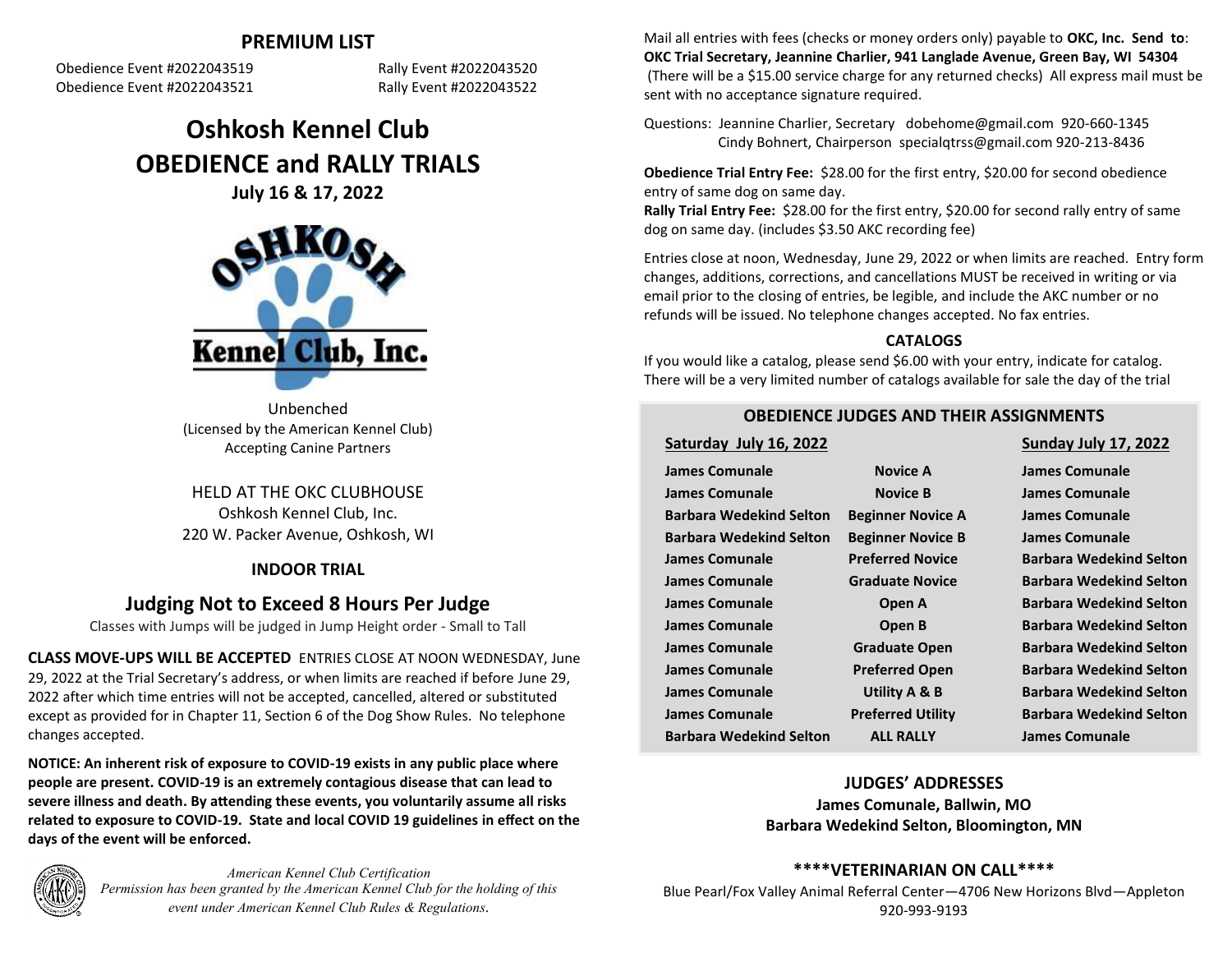### **OKC INC. CLUB OFFICERS**

**President:** Cindy Bohnert **Vice President:** Pete Pischke **Corresponding Secretary:** Barb Waltenberry **Treasurer:** Marian Fenlon **Recording Secretary:** Brenda Cirricione **Board Members**: Dick Angwin, JoAnn Brewer, Marianne Ronson, Alissa Eichman

### **SHOW COMMITTEE**

**Chairperson:** Cindy Bohnert **Co-Chairperson:** Cindy Pischke **Trial Secretary:** Jeannine Charlier **Trophies:** Cindy Pischke **Chief Ring Steward: Candy Jahnke <b>Hospitality: JoAnn Brewer** Committee & Members of the Oshkosh Kennel Club

**Directions to the show:** From the North or South: Hwy 41 to Hwy 76 Exit Hwy 76/Jackson Street towards Oshkosh, 3.1 miles. Turn left on Packer Avenue to the OKC Clubhouse. *Or* Hwy 41 to Hwy 45 (Algoma Blvd) toward Oshkosh to Murdock Av, turn left on Murdock Ave to Jackson, turn left on Jackson to Packer Ave, right on Packer. -**Parking in OKC lots only – NO parking allowed on street or in Lynn's Service Center next door. No overnight parking allowed on blacktop lot. RV or overnight parking permitted on gravel parking lot only.**

# **MOTELS**

*The following motels have accepted well-mannered dogs. Please be sure to verify:* **LA QUINTA** -1886 Rath Lane. Oshkosh, WI 54904 (920)233-4190 (Hwy 41 & 21) **HOLIDAY INN** – 2251 Westowne, Oshkosh,WI 54904 (Hwy 41 & 21) (920)303-1300 **COBBLESTONE SUITES** – 3105 S. Washburn St. Oshkosh, WI 54904 (920)303-1133 **SUPER 8** – 1581 W. South Park, Oshkosh, WI 54904 (920)426-2885 **FAIRFIELD INN** – 1800 S. Koeller St. Oshkosh, WI 54902 (920)233-8504 **AMERICINN—** 1515 Planeview Dr ,Oshkosh (Hwy 41 & 26) 920-376-8729

## *PRIZES/RIBBONS*

*Ribbons for placements in each regular class* (Blue—1st place, Red—2nd place, Yellow—3rd place, White—4th place) *Flat dark green qualifying ribbons for each qualifying dog.*

Title Rosettes will be awarded to dogs receiving new titles at these shows. The Oshkosh Kennel Club will offer a special titling ribbon to any dog that completes its Obedience Trial Championship, Utility Dog Excellent title or Rally Championship at these shows

# **Saturday July 16, 2022**

**High Scoring Dog In Trial** Pawprint Stepping Stones offered by Sandy Hartfiel Rosette offered by Oshkosh Kennel Club

**High Combined Dog in Open B and Utility**

Pawprint Stepping Stones offered by Sandy Hartfiel Rosette offered by Oshkosh Kennel Club

### **High Combined Score in Advanced B & Excellent B Rally Dog**

Pawprint Stepping Stones offered by Sandy Hartfiel Rosette offered by Oshkosh Kennel Club

## **Highest Scoring Triple Q Rally**

Pawprint Stepping Stones offered by Sandy Hartfiel Rosette offered by Oshkosh Kennel Club

## **First place in each obedience and rally class**

Glass Jar with Etched Heart and Paw Print filled with Dog Treats Offered by Cima Photography

# **2-4th place in each obedience and rally class**

Dog Toy offered by Cindy Bohnert and Cindy Pischke

# **Sunday July 17, 2022**

**High Scoring Dog In Trial** Cooler Bag offered by CIma Photography Rosette offered by Oshkosh Kennel Club

### **High Combined Dog in Open B and Utility**

Cooler Bag offered by CIma Photography Rosette offered by Oshkosh Kennel Club

### **High Combined Score in Advanced B & Excellent B Rally Dog**

"Cooler Bag offered by CIma Photography Rosette offered by Oshkosh Kennel Club

# **Highest Scoring Triple Q Rally**

Cooler Bag offered by CIma Photography Rosette offered by Oshkosh Kennel Club

# **First place in each obedience and rally class**

Patriotic Key Fob offered by Cima Photography

**2-4th place in each obedience and rally class**  Dog Toy offered by Cima Photography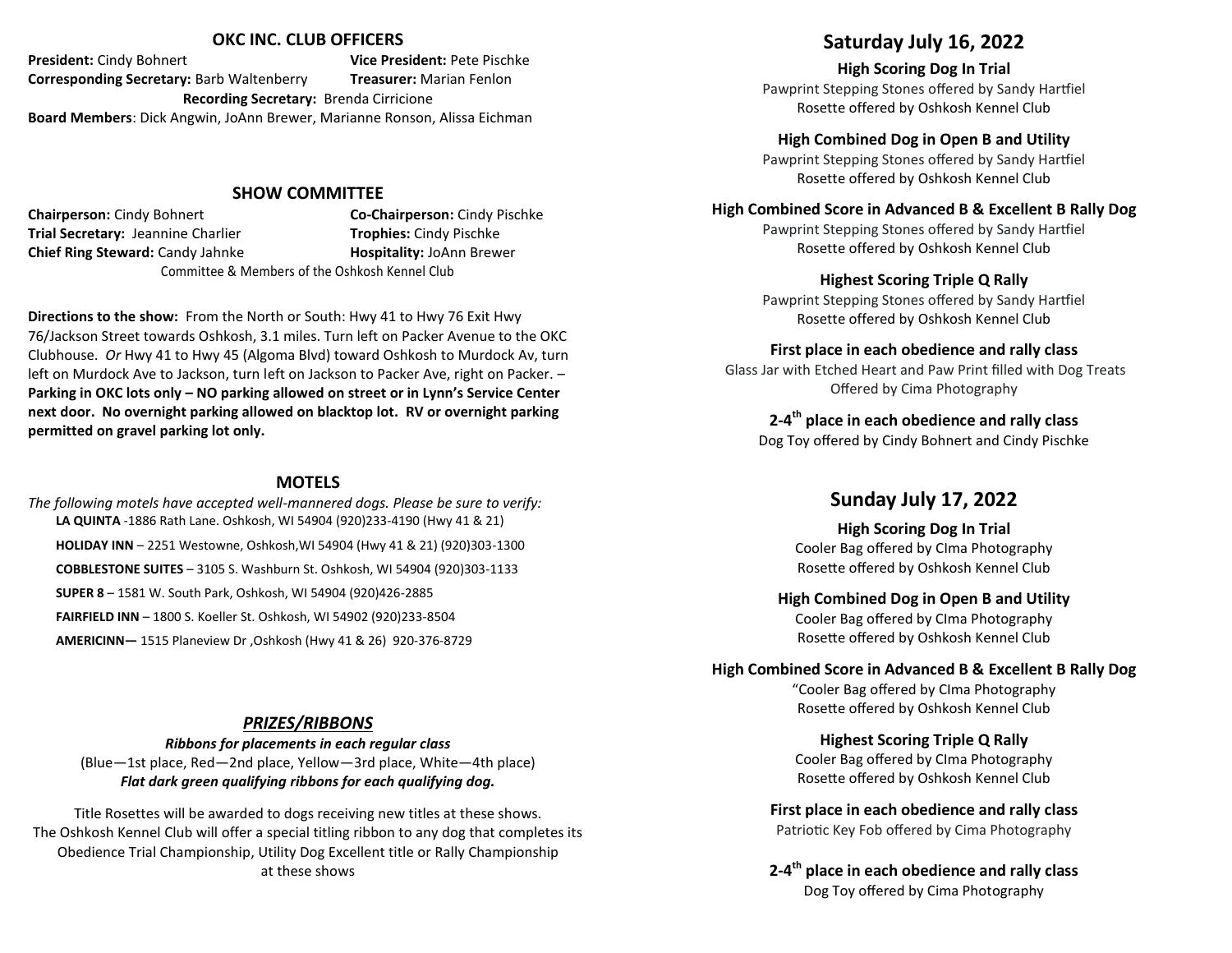# **EXHIBITORS PLEASE NOTE:**

Be sure to visit **CIMA PHOTOGRAPHY**  *Capture Your Win at The*

\*\*\*\*\*\*\*\*\*\*\*\*\*\*\*\*\*\*\*\*\*\*\*\*\*\*\*\*\*\*\*\*\*\*\*\*\*\*\*\*\*\*\*\*\*\*\*\*\*\*\*\*\*\*\*\*\*

 *Oshkosh Trial*

\*\*\*\*\*\*\*\*\*\*\*\*\*\*\*\*\*\*\*\*\*\*\*\*\*\*\*\*\*\*\*\*\*\*\*\*\*\*\*\*\*\*\*\*\*\*\*\*\*\*\*\*\*\*\*\*\*

Reserve theses dates for upcoming shows and trials

# **FastCAT Test**

June 10, 11 & 12, 2022 – DPCGM & OKC August 26, 27 & 28, 2022 October 7, 8 & 9, 2022

# **Obedience and Rally Trials**

Sept 17 and 18, 2022 October 29 and 30, 2022 December 17 and 18, 2022

# **Agility Trials**

October 21, 22 & 23, 2022 November 4, 5 & 6, 2022

The Oshkosh Kennel Club and its Secretary assume no responsibility for a wrong entry. Exhibitors are advised to print all unusual words when filling out entry forms. No dog wrongly entered in a class may be transferred to another class after the closing entries, except as provided for in Chapter 11, Section 6 of the AKC Rules and Regulations. No entry may be changed or cancelled unless notice of the change or cancellation is received in writing by the Trial Secretary named in the premium list to receive entries, prior to the closing date and hour for entries, except that a correction may be made in the sex of a dog. No dog may otherwise be transferred to another class. Owners are responsible for errors on the entry forms, regardless of who may make such error.

The Oshkosh Kennel Club, Inc. assumes no responsibility for any loss, damage, or injury sustained by exhibitors, handlers or their dogs or property and further assumes no responsibility for injury to an exhibitor's child. Exhibitors must exercise control of their children at all times while within the Trial grounds. No fees will be returned if show cannot open or be completed by reason of riots, civil disturbances, fire, an act of God, public emergency, strikes or any other causes beyond the control of the OKC, Inc. The club may cancel the Trial in the event of extreme weather conditions. Entry fees shall not be refunded in the event that a dog is absent, disqualified, excused by a judge, or barred from competition by action of the Trial Committee. Entry fee for bitches that come into season or a dog that is injured after the closing date will be refunded (less \$10 administrative fee per day) if a veterinarian's certificate is presented to the Trial Secretary 30 minutes prior to the start of judging.

Dogs need be present only for scheduled time of judging and may be removed immediately after unless required for further judging. Dogs will be judged in catalog order to the extent that it is practical without holding up judging in another ring. Judges are not required to wait for dogs and it is the responsibility of each exhibitor to have his/her dog ready at ringside without waiting to be called.

No dog will be allowed into the Trial precincts except those eligible to enter as stated in Chapter 3,4 and 5 of the AKC Obedience Regulations. All dogs must be current for vaccinations according to Wisconsin State Law.

**RV and/or overnight parking is available on the east gravel parking lot only. The City of Oshkosh will ticket all overnight parking on the blacktop lot. No alcoholic beverages on grounds. Only cloth crates allowed on blue mats unless a rug is under them. No X-pens or baby strollers allowed in the building.**

- Entries will not be accepted without proper fees and signatures. **Entries must be submitted on approved entry forms with the agreement printed on the reverse side**. Photocopies of front and back will be accepted if legible.
- For your convenience and our ease in reading, the entry form should be filled out on your computer. Please enter all information before printing your entry form. Don't forget to sign your entry after you have printed it.
- Entry fees will be refunded after the closing date for bitches in season or dogs with an injury. A \$11.00 processing fee will be charged. Request will need to be made to the trial secretary no less than 30 minutes prior to the beginning of judging and must be accompanied by a veterinarian's letter.

Dogs eligible to enter are those stated in Chapter 3, 4 and 5 of the AKC Obedience Regulations. All dogs must be current for vaccinations according to Wisconsin State Law.

All trophies must be claimed at the Trial. Unclaimed trophies will become the property of the OKC Inc. upon completion of the Trial. Where there is a double entry of the same dog only the highest score will be eligible for special awards. Class awards will be given out at the conclusion of the judging of the class; all other awards will be given out after all judging has been completed.

> **PLEASE turn off cell phones and/or pager before entering rings!**

*Please help keep our show site clean by PICKING UP after your dog.*